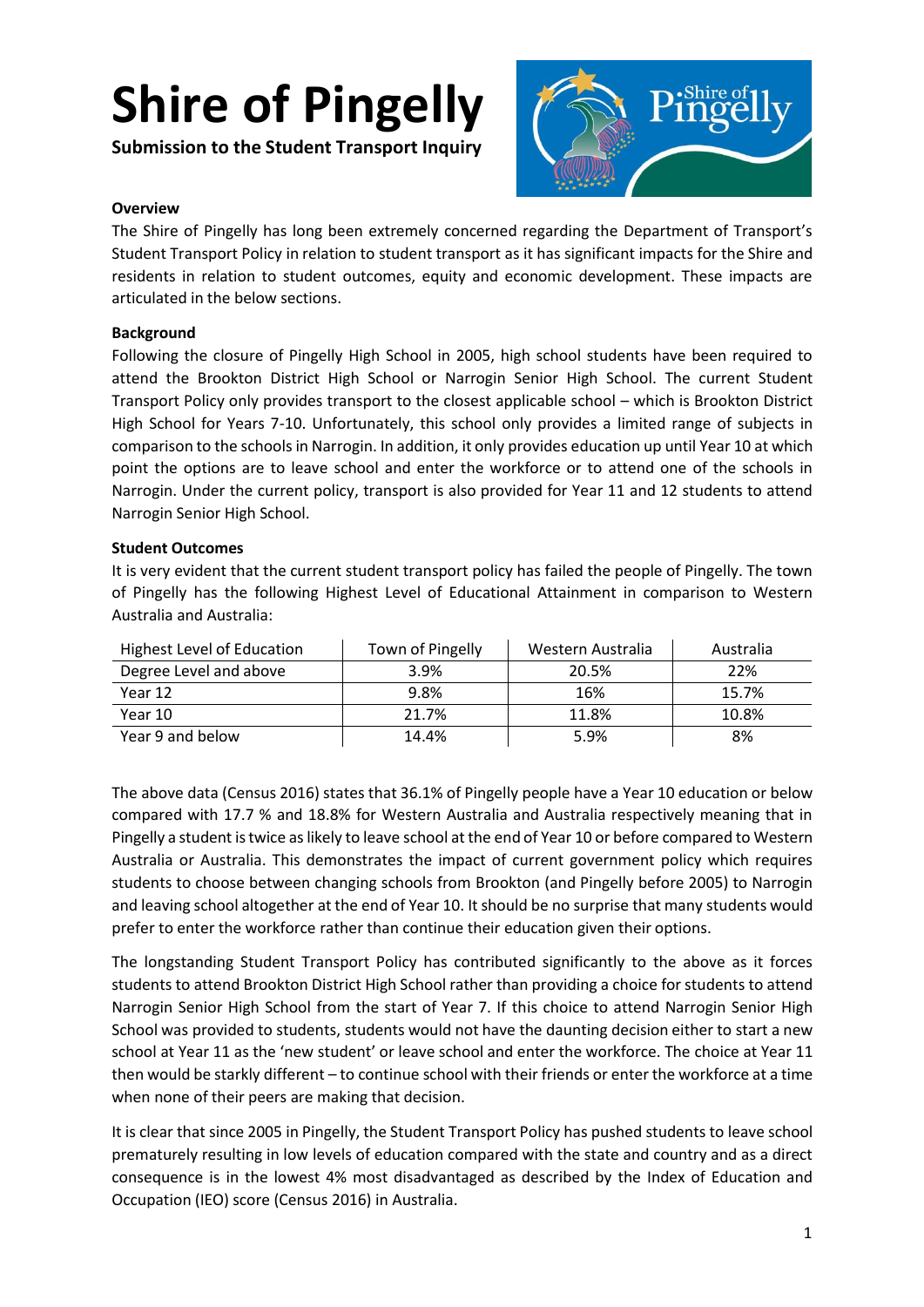### **Submission to the Student Transport Inquiry Inequity**

The current policy only provides an option for students to attend their nearest school. In regional areas such as Pingelly, this limits opportunity for students in comparison to their peers in the metropolitan region who have multiple transport options and therefore multiple choices of schools to attend. In this regard, providing only a single option when other options are feasible is an example of inequity and disadvantage that rural, regional and remote areas experience which have a direct impact and ongoing upon the lives of the people that live here. In the case of Pingelly, transport is only provided under this policy to Brookton District High School for Years 7-10 and Narrogin Senior High School for Years 11 and 12 which forces students to attend these schools. As Brookton District High School doesnot offer the range of subjects that other metropolitan and the Narrogin Senior High School provides,students do not currently have the option to study these subjects which restricts their careerpossibilities and potential and study those subjects that best fit their aptitudes. When students are given the opportunity to study subjects which fit their aptitudes, they can grow in confidence and be tested on their abilities rather than their inabilities. This concept is overstated for impact with the following famous quote *"If you judge a fish by its ability to climb a tree, it will live its whole life believing that it is stupid"* Author Unknown. This alone is enough cause to change the Student Transport Policy.

To overcome the equity and student outcome issues, a small number of Year 7-10 students are sent to boarding schools. While this is a valid option for those that choose, these families feel that they areleft with little choice but to split their families if their children are to achieve a suitable education. Families are therefore forced to make this decision rather than considering this option on its merits.

Boarding costs for the government school Narrogin are similar to boarding in Perth, at approximately \$21,000 per child. This is a significant financial impost, particularly if a family has more than one child of secondary school age. Families are encouraged to send their children to board in Perth as the cost is not significantly greater to board in Perth then in Narrogin. This reduces student numbers in Narrogin Senior High School, impacting their funding and overall ability to provide student services.

To overcome the above equity and student outcome issues, some Year 7-10 students attend NarroginSenior High School with the idea that they will continue their education from Year 7 through to Year 12 at the same school and have access to a wider diversity of subjects which are the best fit for their aptitudes. However, these Year 7-10 students are not guaranteed seats on the bus that goes from Pingelly (and Brookton) to Narrogin Senior High School for the Year 11-12 students. As a result, a Year7-10 student in Narrogin Senior High School will be denied a seat if either a Year 11-12 or fee-paying student attending St Matthew's Catholic School from any year requires it. In this event and the parents or guardian cannot arrange alternative transport in time (a 200km round trip), the Year 7-10 student will be left at the bus stop – a potentially dangerous situation for the student. If the parent or guardianis unavailable due to work, medical or other reasons and cannot arrange alternative transport, the student will not attend school that day. This then counts against their school records of attendance and leaves the student trying to catch up academically to their classmates. This is not hypothetical, itsomething that happens to Pingelly students and is another example of injustice and inequity experienced by Pingelly and other rural, regional and remote students on a regular basis. The fact thatthe 'older kids' in Years 11 and 12 and those attending the fee-paying school (primary and secondary) have priority over the students most in need of assistance is highly concerning and targetthose families least able to pay to attend the feepaying school.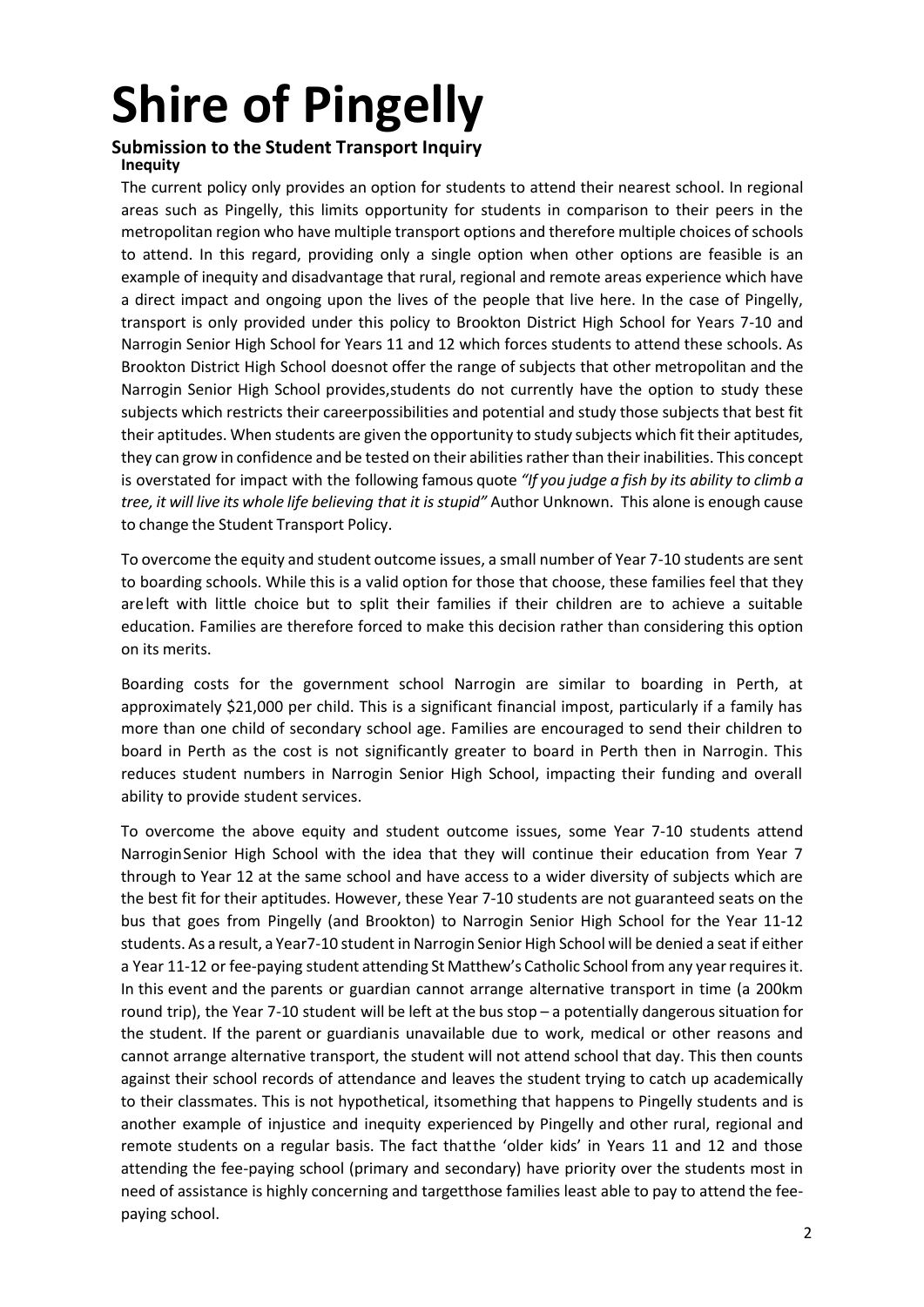## **Submission to the Student Transport Inquiry**

## **Economic Development**

The above student outcomes and most particularly the inequity of the current Student Transport Policy has a significant impact upon the Shire of Pingelly's economic growth and development. This policy encourages families to leave from Pingelly before their children enter High School as shown onthe below graph.



Population Comparison by Age - Town of Pingelly

Pingelly has similar percentages of primary school age children when compared to Western Australiaand Australia, however this dips dramatically at high school age, including the parents of those students at the 30-44 age range and does not recover until the 50-54 age bracket at which stage the percentage of population these in older categories is driven upwards as the percentage population inthe younger categories are driven downwards. In contrast, the nearby town of Narrogin (which has suitable access to secondary schools) retains its population during high school age and experiences a small dip as the population enters the Tertiary Education age. Overall, Narrogin's population decreases less then Pingelly's population. This demonstrates that the lack of suitable access to high school education is a major contributing factor in families leaving Pingelly.

This analysis is reinforced by the consultation with young people in the Pingelly Community carried out as part of the Shire of Pingelly Youth Strategy 2021-2025. Young people articulated the below keyconcerns about their future.

### *Pingelly Youth Consultation*

*Many young people are not able to access education… opportunities close to home and need to leave the region to pursue them. There is a notable decrease in young people's confidence when comparing their desire to remain in Pingelly and thepracticality of doing so.*

*A key concern for young people is remaining connected to Pingelly and maintaining friendships while completing high school in neighbouring communities.*

(Shire of Pingelly Youth Strategy 2021-2025 – Future Aspirations, page 14)